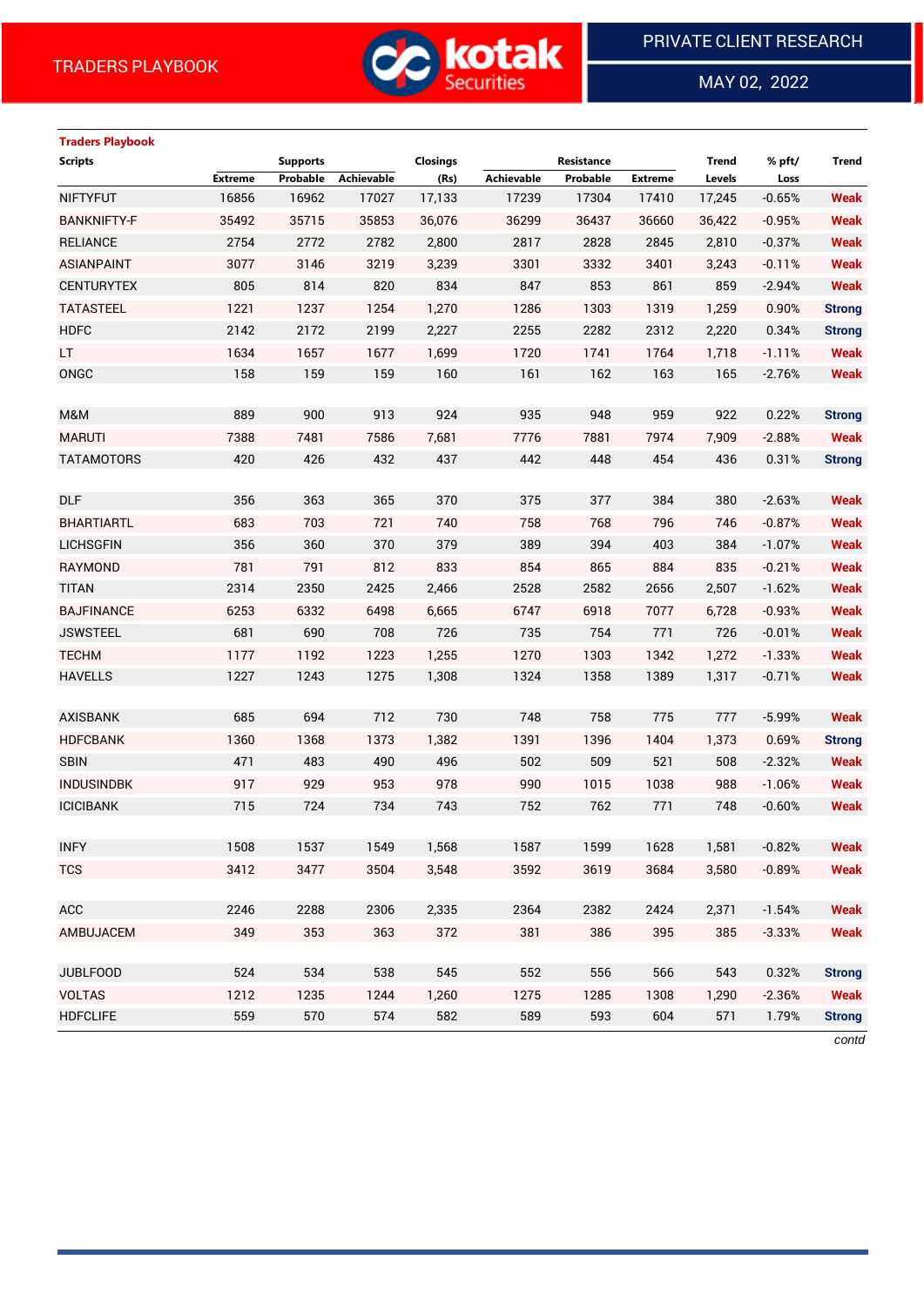### **Closing Pricess**

Closing price is that price at which a scrip closes on the previous day. Traders can start their intraday trade on this level. The stock or index should sustain above or below the closing price else you should exit the trade. Ideally, half a percent should be the stop loss above or below the closing price to enter the trade.

## **Trend**

Trend is the level at which the tendency of Indices and Stocks can be identified. For best results, you can use the 'Trend Remarks' to trade. A 'Weak' trend means that traders can trade with a negative bias. If the trend is 'Strong', you can trade long with a positive bias. Base price should be the closing price.

### **Achievable (Supp/Resis)**

It is the price which can be achieved if the Index/Stock trades above or below the closing price. During normal course of trading, first levels are important as one can take profits around first resistance and supports levels.

# **Probable (Supp/Resis)**

It's a second resistance/support and can be achieved if stocks/indices are in trending mode. Events can lead stocks and indices to reach these levels.

### **Extreme levels**

Sometimes, the stocks fall or rise to their average lowest or highest levels FOR THE DAY and that may act as an excellent contra buying or selling opportunity with a stop loss given in the table. This means buying around extreme support and selling around extreme resistance strictly with a given stop loss. For e.g. If the extreme support for Nifty is given at 5605, and in case the market comes down to similar levels, then you can initiate long positions with the given 'stop loss for long' in the column, say at 5585. If it breaks 5585 then the trader must exit the position. This is valid on both the sides.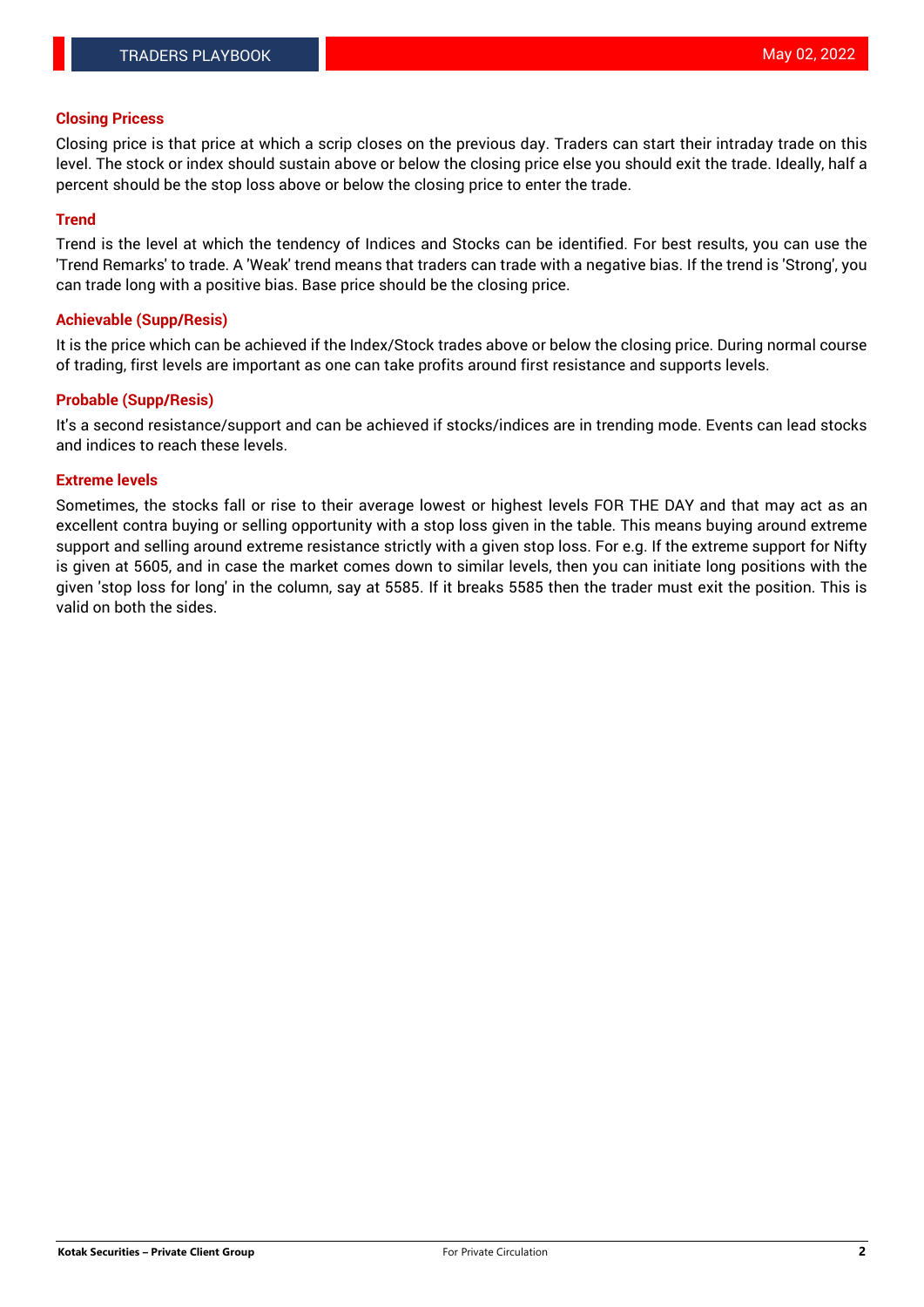# **RATING SCALE (PRIVATE CLIENT GROUP)**

| <b>BUY</b>             |     | $-$ A condition that indicates a good time to buy a stock. The exact circumstances of the signal will be determined by the indicator that an<br>analyst is using. |
|------------------------|-----|-------------------------------------------------------------------------------------------------------------------------------------------------------------------|
| SELL                   |     | - A condition that indicates a good time to sell a stock. The exact circumstances of the signal will be determined by the indicator that an<br>analyst is using.  |
| <b>Stop Loss Order</b> | $-$ | An instruction to the broker to buy or sell stock when it trades beyond a specified price. They serve to either protect your profits or<br>limit your losses.     |

#### **FUNDAMENTAL RESEARCH TEAM (PRIVATE CLIENT GROUP)**

**Shrikant Chouhan Arun Agarwal Amit Agarwal, CFA Hemali Dhame** Head of Research Auto & Auto Ancillary Transportation, Paints, FMCG Banking & Finance shrikant.chouhan@kotak.com arun.agarwal@kotak.com agarwal.amit@kotak.com Hemali.Dhame@kotak.com

**Jatin Damania Purvi Shah Rini Mehta K. Kathirvelu** Metals & Mining, Midcap **Pharmaceuticals** Research Associate Support Executive jatin.damania@kotak.com [purvi.shah@kotak.com](mailto:purvi.shah@kotak.com) rini.mehta@kotak.com [k.kathirvelu@kotak.com](mailto:k.kathirvelu@kotak.com)  $+91$  22 6218 6440  $+91$  22 6218 6432

**Sumit Pokharna Pankaj Kumar** sumit.pokharna@kotak.com pankajr.kumar@kotak.com +91 22 6218 6438 +91 22 6218 6434

Oil and Gas, Information Tech Construction, Capital Goods & Midcaps

+91 22 6218 5408 +91 22 6218 6443 +91 22 6218 6439 +91 22 6218 6433

**TECHNICAL RESEARCH TEAM (PRIVATE CLIENT GROUP)**

[shrikant.chouhan@kotak.com](mailto:shrikant.chouhan@kotak.com) [amol.athawale@kotak.com](mailto:amol.athawale@kotak.com) Research Associate +91 22 6218 5408 +91 20 6620 3350 [sayed.haider@kotak.com](mailto:sayed.haider@kotak.com)

**Shrikant Chouhan Amol Athawale Sayed Haider**

+91 22 62185498

# **DERIVATIVES RESEARCH TEAM (PRIVATE CLIENT GROUP)**

 $+91$  22 6218 5497

**Sahaj Agrawal Prashanth Lalu Prasenjit Biswas, CMT, CFTe** [sahaj.agrawal@kotak.com](mailto:sahaj.agrawal@kotak.com) [prashanth.lalu@kotak.com](mailto:prashanth.lalu@kotak.com) [prasenjit.biswas@kotak.com](mailto:prasenjit.biswas@kotak.com)